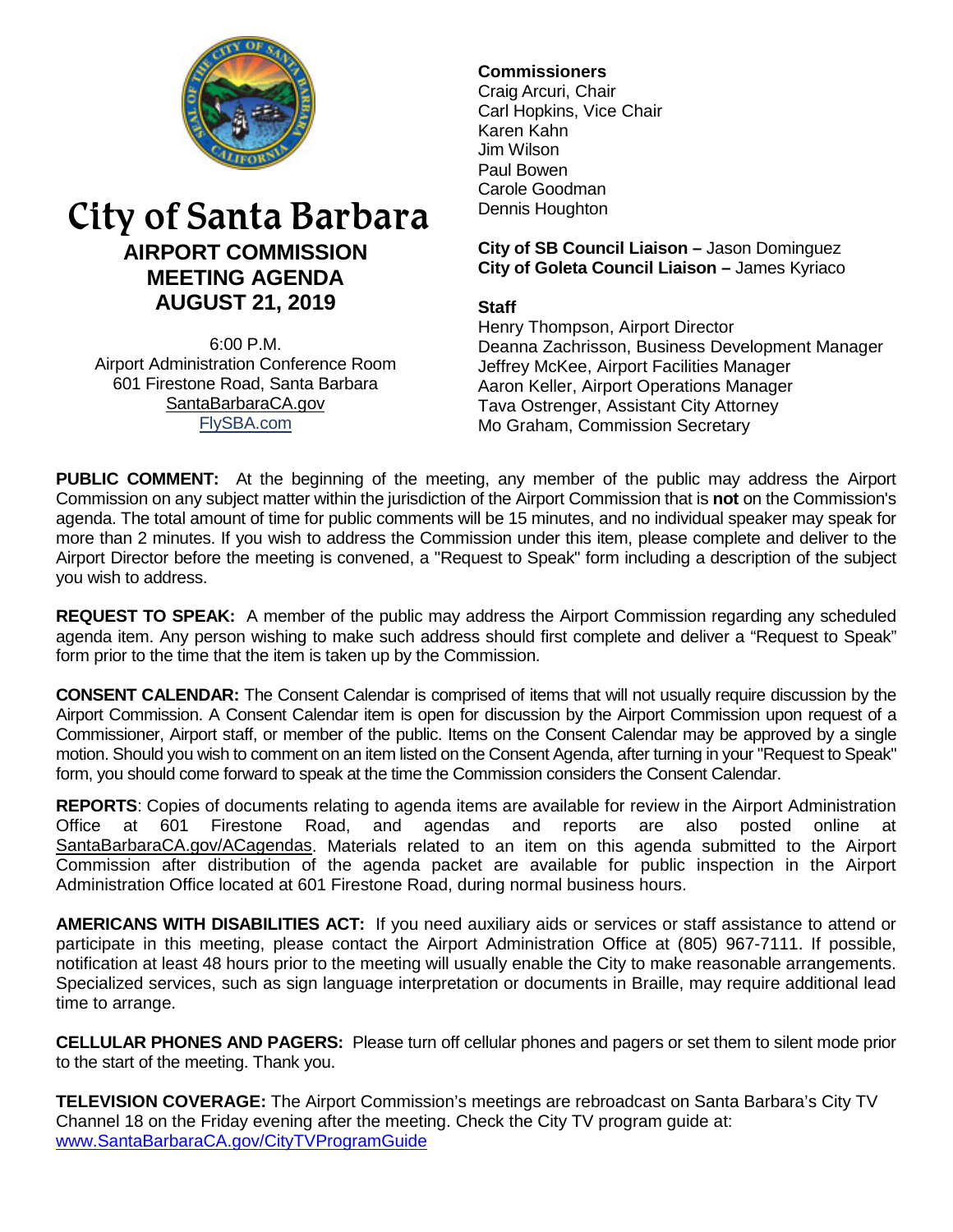## **CALL TO ORDER**

# **ROLL CALL**

## **CHANGES TO THE AGENDA**

#### **NOTICES**

**1.** That on Friday, August 16, 2019, at 5:00 pm, the Airport Commission Secretary duly posted this agenda on the bulletin board at Airport Administration.

#### **PUBLIC COMMENT**

**2.** Any member of the public may address the Airport Commission on any subject within the jurisdiction of the Commission that is **not** scheduled before them that same day. The total amount of time for public comments will be 15 minutes, and no individual speaker may speak for more than 3 minutes.

#### **LIAISON REPORTS**

City of Santa Barbara Liaison Councilmember Jason Dominguez City of Goleta Liaison Councilmember James Kyriaco

## **DIRECTOR'S REPORT**

- Business and Development
- Certification and Operations
- Facilities and Maintenance

#### **CONSENT CALENDAR**

#### **3. Subject: Minutes**

Recommendation: That Airport Commission waive the reading and approve the minutes of the Commission Meeting of Wednesday, June 26, 2019.

#### **4. Subject: Property Management Report – July 2019**

Recommendation: That Airport Commission receive the monthly Airport Property Management Report.